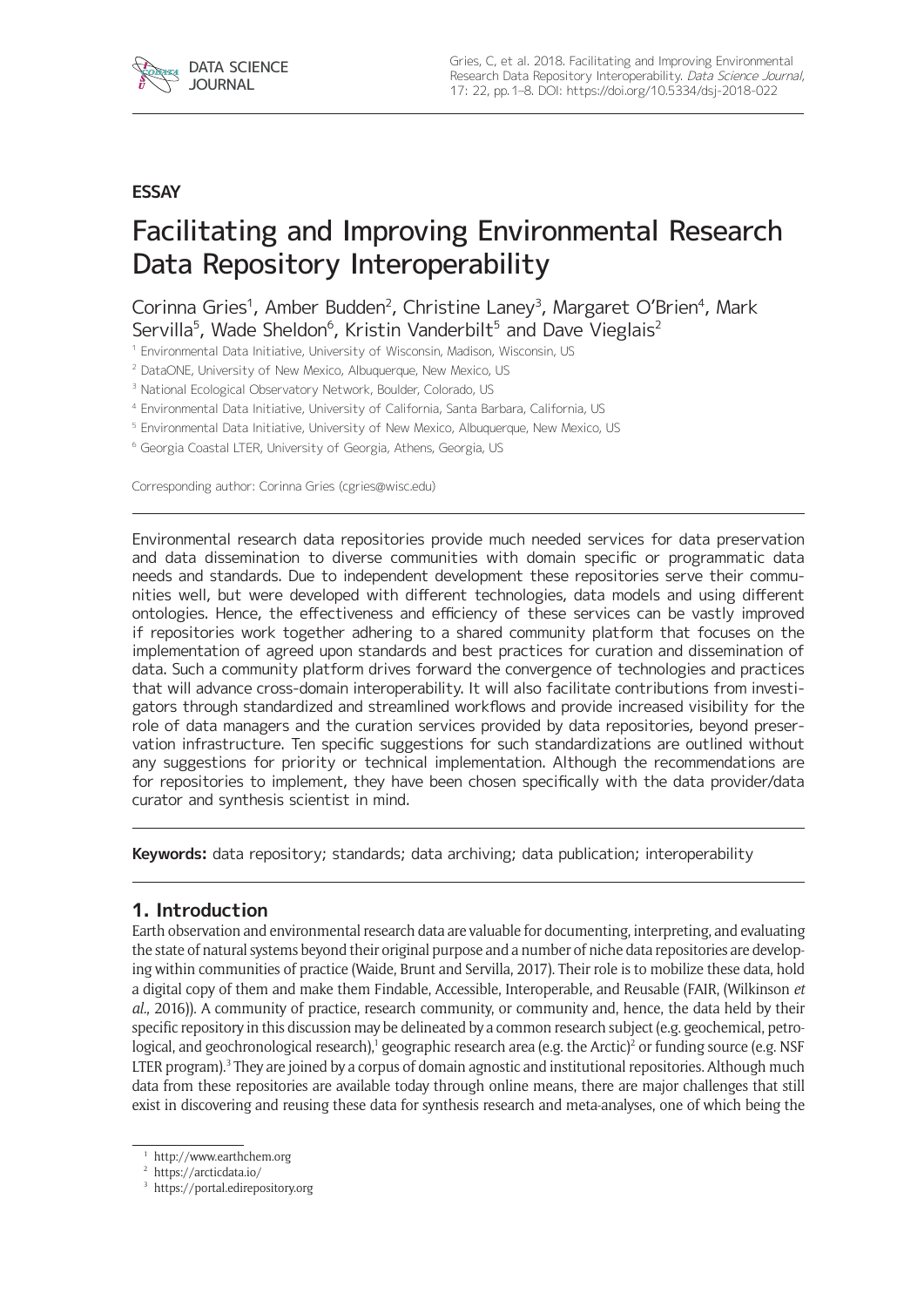| Recommendation                                           | technical | social |
|----------------------------------------------------------|-----------|--------|
| 2.1. Implement one or more metadata standards            | X         | X      |
| 2.2. Automate metadata capture                           | X         |        |
| 2.3. Use community vetted vocabularies                   |           | X      |
| 2.4. Keep digital objects in coherent packages           |           | X      |
| 2.5. Assign globally unique resolvable identifiers       | X         |        |
| 2.6. Version immutable digital objects                   | X         |        |
| 2.7. Track data provenance                               | X         | X      |
| 2.8. Use third party service for user identity functions | X         |        |
| 2.9. Provide several means for data access               | X         |        |
| 2.10. Facilitate standards in communities of practice    |           | X      |

**Table 1:** Overview of recommendations and technical technical vs. social nature.

non-interoperable state of repositories (Warner *et al.*, 2007). Open access data repositories that work together and provide a common scaffolding for data deposition, discovery, and reuse can help mitigate this dilemma by providing a similar experience for both data producers and data consumers across repositories.

Several organizations, including the EarthCube Council of Data Facilities,<sup>4</sup> DataONE,<sup>5</sup> the Research Data Alliance,<sup>6</sup> and the Earth Science Information Partners,<sup>7</sup> acknowledge data repositories as well as the scientific data provider and data re-user as their stakeholder community. Each of these organizations has the potential to be leveraged by the community of scientists and repository managers as a hub of discussion, providing guidance for the adoption of repository standards, and in the case of DataONE (Michener *et al.*, 2012) seeking input for developing infrastructure necessary to promote interoperability.

As such, we present ten specific suggestions for facilitating and improving environmental research data repository interoperability. These suggestions align with (and reinforce) the criteria already put forth by certification bodies (e.g., CoreTrustSeal from the ICSU World Data System),<sup>8</sup> journals (e.g. PLOS ONE Editors, n.d.), and the principles of the "Enabling FAIR Data" project (Wilkinson *et al.*, 2016; Husen *et al.*, 2017). Here we emphasize an overarching goal of coordinated interoperability among repositories to improve the user experience for both, the data submitter or curator as well as the data re-user or synthesis researcher. Included are recommendations for planning, but not necessarily implementation details. They are loosely categorized into two areas: first, technical interoperability (i.e., interoperability s.str., enabling information exchange) and second expanding to recommendations for the repository's reinforcement of the curation effort in its community (including the semantic, social and organizational aspects of interoperability s.l.) (**Table 1**). They cover a wide swath of recommendations taking the discussion beyond machine operable interfaces and data exchange protocols (Members of the RDA Research Data Repository Interoperability Group, 2017) and best practices for data providers (Goodman *et al.*, 2014; Hart *et al.*, 2016), into common patterns of community engagement which will allow separation of data curation from storage and delivery and improve efficiency, while simultaneously endorsing and building the expertise of domain data curators. We intend for these recommendations to be general enough so that they may persist through time, but they should be revisited and evolve as repositories and their communities of data providers and data re-users mature. Lastly, we make no determination about prioritization, as the usefulness will vary depending on the community, but some recommendations build on each other.

#### **2.1 Community-supported metadata standards**

Most basic and generally agreed upon is that implementing a community-recognized and supported metadata standard (e.g., (McQuilton *et al.*, 2016)<sup>9</sup> will make data easily understood, exchanged and compatible. Furthermore, implementation of a recognized standard enables the burden of software development for

<sup>4</sup> <https://www.earthcube.org/group/council-data-facilities>

<sup>5</sup> <https://www.dataone.org/>

<sup>6</sup> <https://www.rd-alliance.org/>

<sup>7</sup> <http://www.esipfed.org/>

<sup>8</sup> <https://www.coretrustseal.org/>

<sup>9</sup> <https://fairsharing.org/>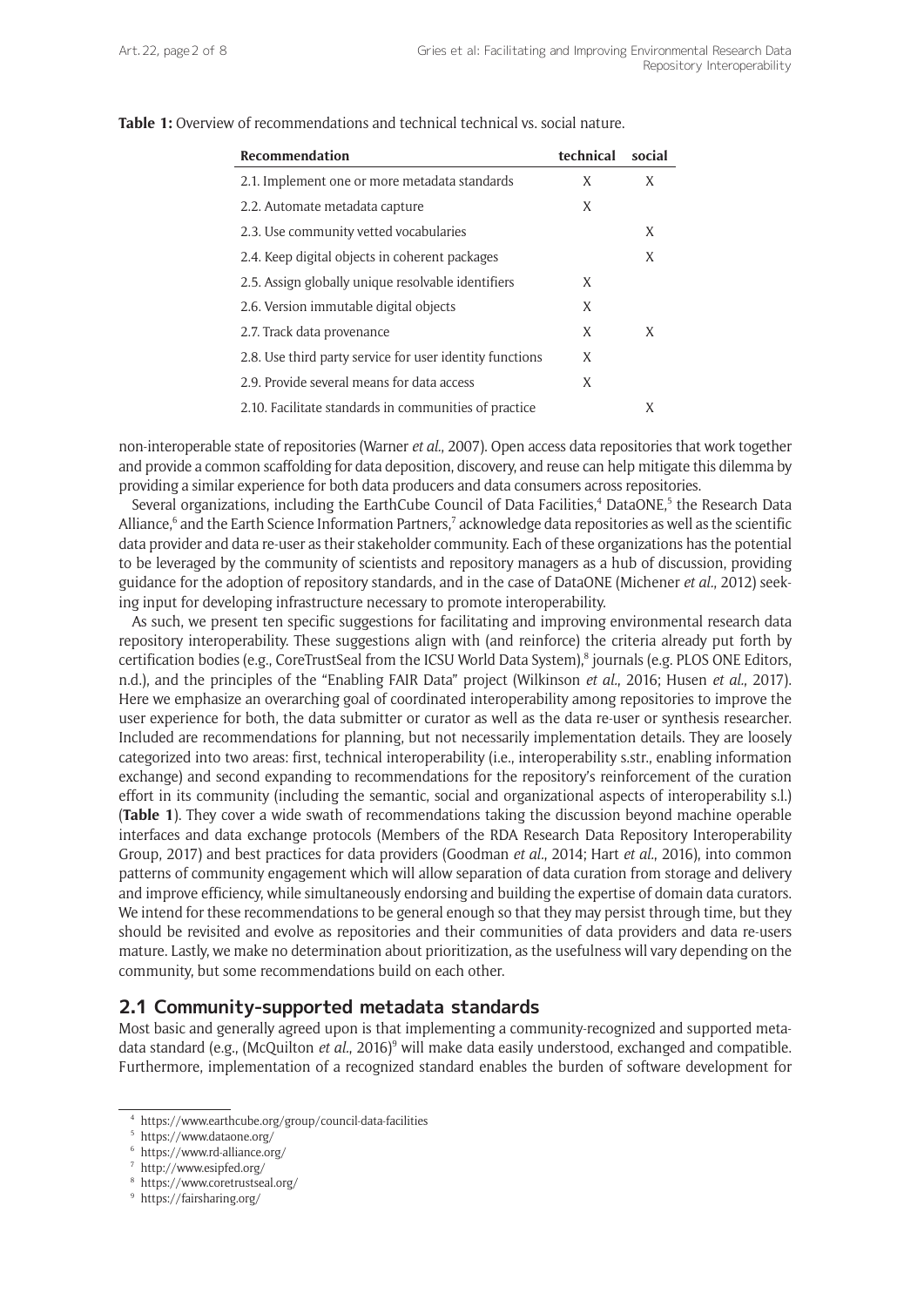both data submission and consumption to be shared across the community. However, repositories may need to consider adopting more than one metadata standard, or to export metadata in more than one specification. A smaller number of standards or profiles for Earth science data (e.g., Ecological Metadata Language,<sup>10</sup> ISO/TS 19115-3:2016,<sup>11</sup> Dublin Core)<sup>12</sup> means that crosswalks between them exist and metadata can be shared, while still allowing the repository to use the specification which is best-suited to their data entities and curation practices. We recommend that a repository choose the metadata standard that allows for the richest description of the data they manage to maximize potential understanding and integration. Starting with the richest metadata possible will also enable better support for transformation to other specifications, especially with the likelihood that most crosswalks will lose some information during translation.

# **2.2 Prioritizing automated metadata capture**

Usability and user-friendliness of data submission tools are critical to the success and reputation of a repository. A common barrier to the adoption of a repository by a community is the over-reliance on manual metadata entry tools (e.g., form-based entry methods); these tools have considerable differences in their interface workflows, thereby frustrating users that rely on multiple repositories and, because they often accept natural-language input into their form fields, their content can be wildly inconsistent between users. An alternative solution that reduces the level of user interaction (and frustration) and provides greater consistency in content across repositories is to automate metadata creation wherever possible. Automation also has the potential to improve metadata quality and richness since data minutiae that may be overlooked or ignored during manual generation can be codified and easily included time-and-time again. Possibilities include: sensor- and data logger-level metadata capture while in the field or when importing data from loggers (e.g. mining configuration information from sensor logs, deriving data types and attribute names from files or scripts); use of metadata augmentation services (e.g. keyword expansion, geographic gazetteers, directory services for personnel contact records); and providing support for metadata content re-use (e.g. templating or import services). There are also end-user tools or code libraries (e.g. DataONE-R,<sup>13</sup> EMLAssemblyLine<sup>14</sup>) that can streamline both metadata creation and data submission to repositories supporting web services.

## **2.3 Open, standardized, community vetted vocabularies**

A key component of data repositories are controlled vocabularies that unambiguously describe data concepts. Controlled vocabulary terms should be associated with unique identifiers, resolvable URIs, and authoritative definitions. It is important that the terms described by the controlled vocabulary have persistent identifiers to enable linked data (Bizer, Heath and Berners-Lee, 2009) or integration with formal modeling frameworks. Ideally, a controlled vocabulary is not simply a flat glossary of terms but should encompass a formal model that defines concepts and their relationships within a scientific domain, e.g., in an ontology. When repositories use the same controlled vocabulary to annotate datasets, computers can more easily find, extract, aggregate and integrate related information broadly. Controlled vocabularies will change as knowledge increases, and repositories should ensure that their sources are reputable and include mechanisms for community input for the creation of new terms or to clarify the definition of existing terms. Typically, terms in controlled vocabularies may be deprecated but not deleted, to promote backward compatibility; guidelines for vocabulary maintenance are beyond the scope of this document (e.g., Smith et al., 2007). Some controlled vocabularies include Library of Congress Subject Headings,<sup>15</sup> Dublin Core Metadata Type Vocabulary,<sup>16</sup> EnvThes (Schentz, Peterseil and Bertrand, 2013), LTER Controlled Vocabulary (Porter, 2010) SWEET earthrealm ontologies (Raskin and Pan, 2005), and NASA's Global Change Master Directory (Blumenfeld, no date).

# **2.4 Coherent packages of digital objects**

Datasets, unlike traditional resources such as journal articles or books in PDF files, are complex, composite digital structures containing multiple objects of varying formats and may include cross references to related information such as provenance. Environmental science studies often produce multiple files of raw

 $^{10}\,$ <https://knb.ecoinformatics.org/#external//emlparser/docs/index.html>

<sup>11</sup> <https://www.iso.org/standard/32579.html>

<sup>12</sup> <http://dublincore.org/>

<sup>13</sup> <https://cran.r-project.org/web/packages/dataone/index.html>

<sup>14</sup> <https://github.com/EDIorg/EMLassemblyline>

<sup>15</sup> <http://id.loc.gov/authorities/subjects.html>

<sup>16</sup> <http://dublincore.org/documents/2003/02/12/dcmi-type-vocabulary/>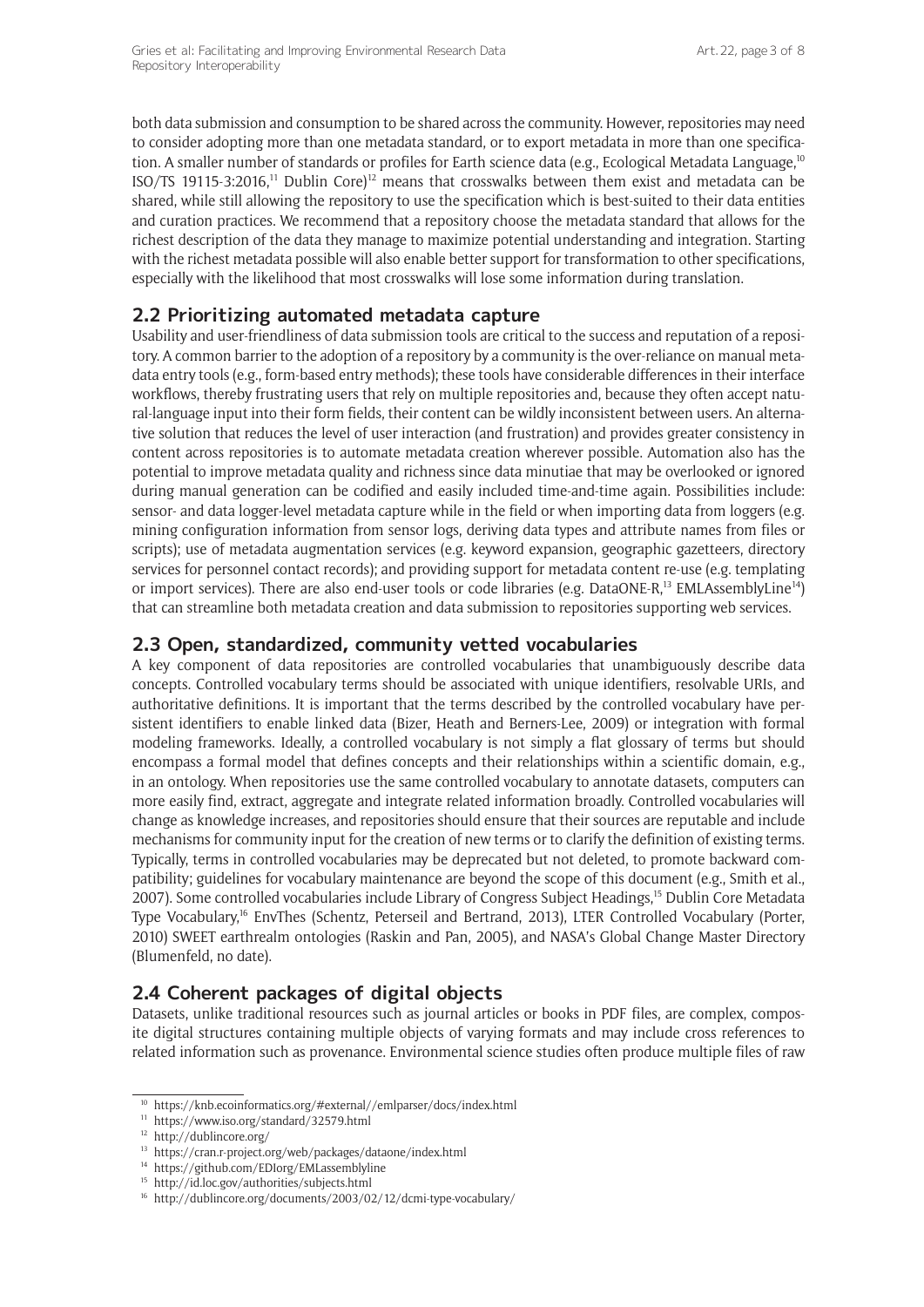observational data in CSV, netCDF, JPG, and other formats, plus XML metadata files describing the context and structure of those data. Ancillary data may include calibration information, files derived by processing the data through quality control, calibration and transformation algorithms, and products such as visualizations (graphs, animations) with code and provenance traces to explain or reproduce these (see further discussion,<sup>17</sup> (Bechhofer *et al.*, 2010)). Publishing data, or collections of digital research objects as a coherent package enables researchers to properly understand, use and cite complex datasets (The Consultative Committee for Space Data Systems (CCSDS), 2012). While there are no hard rules of what constitutes a dataset, repositories should ensure that each published package represents a coherent collection of data or research output so that each package represents a citable unit. Packages can also reference other child packages, allowing repositories to build hierarchies of data for convenient navigation of complex data spaces.

Although different approaches to creating such data package units exist, all data packages should include a package manifest such as an OAI-ORE<sup>18</sup> document that aggregates its members by referencing their globally unique identifiers. The entire data package should be assigned its own globally unique and resolvable identifier, which is typically a DOI or other recognizable identifier that facilitates citation (see 2.5). Relationships among package members are represented as explicit statements linking two objects through their IDs.

## **2.5 Persistent, globally unique, resolvable identifiers**

One of the key means for enabling interoperability among data repositories involves the use of globally unique, persistent, web-resolvable identifiers. Identifiers should be globally unique, meaning that they consistently "point" to a digital description of a single resource and only to that resource. However, the exact specification of what constitutes a resource, and what makes it "consistent" is subject to interpretation. A resource may be a dataset, a team, or a set of events, as well as more solitary entities such as an individual person or ontology class. For digital resources (e.g., datasets) "consistent" is interpreted as fully "immutable", meaning that they do not change at all and retain an exact digital signature (see also 2.6). Two such identifier systems have emerged for use with data which are centrally managed to be resolvable. These are the Digital Object Identifier (DOI, managed by DataCite)<sup>19</sup> and the Archival Resource Key (ARK, managed by the California Digital Library).<sup>20</sup> It is recommended that these identifiers be used to point to the highest-level description of the resource giving access to all parts (e.g., metadata, resource map). Other identifiers are available, e.g., PURL,<sup>21</sup> UUID, GUID<sup>22</sup> (Duerr *et al.*, 2011), which usually follow a standard pattern and may be generated by the repository and used internally for higher granularity (see 2.4) to ensure all discrete entities in a dataset are uniquely identified.

## **2.6 Versioning of digital objects and packages**

This recommendation addresses the immutability of a data package in more detail. Data and research objects evolve over time, but it is important for users to be able to consistently refer to specific data collected or used in an analysis or paper (Force11, no date). Examples of data that change over time are long-term time-series with regular additions (e.g., monthly, annually), or advances in methodology or processing methods applied to extant data, to generate a dataset revision. The ability to specifically identify and access an exact revision of data is critical for ensuring reproducibility of analyses utilizing those data. However, when an older version is accessed, the repository should highlight the fact that a newer version is available. In most cases this functionality is achieved by assigning a new identifier (e.g., DOI) to every version and keeping all versions accessible while general searches would present only the most recent version. Relationships between revisions of data should be preserved by a repository and when making such information available to users, the relationships should utilize already defined concepts intended for such purpose (e.g., a versioning system like software versioning).

#### **2.7 Dataset provenance information**

Provenance is a chain, or network of stages of processing that ultimately conclude in the data or output of interest. Provenance relationships include relationships between raw data, re-processed data, derived data, derived outputs such as figures and graphs, and detailed information on computational steps that gener-

<sup>&</sup>lt;sup>17</sup> <https://environmentaldatainitiative.org/resources/five-phases-of-data-publishing/phase-1/>

<sup>18</sup> <http://www.openarchives.org/ore/1.0/toc>

<sup>19</sup> <https://www.datacite.org/>

<sup>20</sup> <https://www.cdlib.org/>

<sup>21</sup> [https://en.wikipedia.org/wiki/Persistent\\_uniform\\_resource\\_locator](https://en.wikipedia.org/wiki/Persistent_uniform_resource_locator)

<sup>22</sup> [https://en.wikipedia.org/wiki/Universally\\_unique\\_identifier](https://en.wikipedia.org/wiki/Universally_unique_identifier)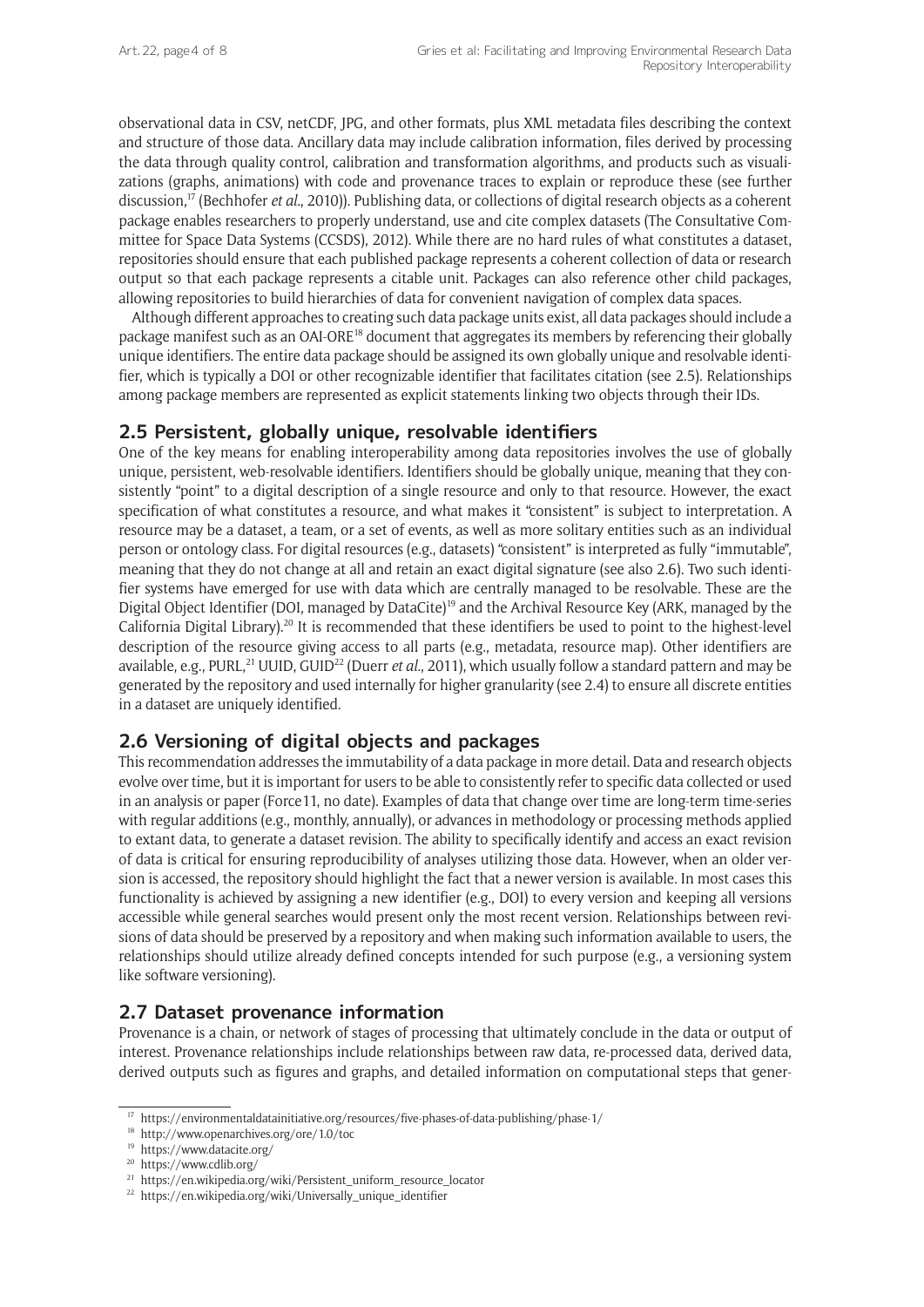ated these. Provenance may be documented in different ways. Some metadata standards allow inclusion of this information. Preferred, however, is the use of the ProvONE<sup>23</sup> or PROV-O<sup>24</sup> standard to represent data and computing provenance relationships. In addition, repositories should show a human readable representation of provenance, ideally, with identifiers that resolve to associated data.

Especially in an ecosystem of several data repositories provenance traces may document data aggregation from across different repositories. This approach allows a future data re-user to understand possible data duplication. Furthermore, reproducibility of scientific results depends on transparent workflows where the actors and elements involved are named, identified, and documented. Documenting the whole analytical workflow inspires confidence that the output was produced properly. Data preparation and analysis should be scripted in an open source scripting language which can be archived along with the data input and output. If that is not possible, software and its version, parameters, decisions and approaches should be described in the methods of a data package.

## **2.8 Third-party services for user identity functions**

Unique identities and user authentication is critical for repositories to interoperate in a safe and efficient manner. Individuals must be disambiguated from others with similar identities and their identities must be verified to determine authenticity (i.e., is the user really who they claim to be?). Although most repositories provide open access to their data holdings, this is important when a user requests read access to protected data, write access to infrastructure resources, or for assigning attribution to a data contributor. Identities must be unique in the context of a local repository but should also map to identities in use at other repositories to facilitate interoperability. Even better, a single community-wide identity eliminates the need for identity mapping at all. Ensuring that an identity is unique and verifiable is often provided as a bundled service of an identity provider. A common option for user identity management is to utilize a trusted thirdparty service like those offered by Google, Facebook, or GitHub, instead of deploying a locally managed registry of user profile and credential information. Such providers often utilize a combination of the OpenID Connect<sup>25</sup> and OAuth<sup>26</sup> protocols to deliver easy-to-use and secure authentication and authorization services for clients relying on the disambiguated and verified identification of their user base. It is also important to choose an identity provider that is recognized by your community for both visibility and scalability. A familiar identity provider for the Earth and environmental science communities is the Open Researcher and Contributor ID (ORCID) $^{27}$  service. ORCID identifiers provide both a unique user identity that is guaranteed to disambiguate individuals and the ORCID service is a recognized identity provider that uses the OpenID Connect and OAuth protocols.

## **2.9 Data access via a variety of mechanisms**

Different access options will appeal to different users. Although not directly supporting repository interoperability, a web browser landing page including human readable metadata, citation information, links for accessing the data, and cross references to related resources such as provenance information (see 2.7) will be appreciated by less technical users. Embedding the same information in machine readable form within the landing page, such as with schema.org<sup>28</sup> constructs, will help ensure that technical users are equally satisfied with the representation since access to the dataset and related components using scripts or other software tools is equally well supported. Such a landing page provides an appropriate target for identifier resolution since regardless of whether the identifier is resolved by human or machine, complete information about the dataset can be discerned at the resolved location.

Providing access to dataset components through alternative protocol choices ensures that a user can access the resources using a mechanism appropriate for the data and the tools they have at their disposal. For example, whilst most components may be accessible via HTTPS or SFTP/FTPS, other protocols may be more appropriate for very large data resources where users may choose to access portions of, rather than the entire resource. It is important that where multiple options are available for accessing a resource, it is clear that the choices offer alternative access to the same resource so that users may select a protocol of preference without unnecessarily accessing the same resource multiple times.

<sup>23</sup> <http://vcvcomputing.com/provone/provone.html>

<sup>24</sup> <https://www.w3.org/TR/prov-o/>

<sup>25</sup> <http://openid.net/connect/>

<sup>26</sup> <https://oauth.net/>

<sup>27</sup> <https://orcid.org/>

<sup>28</sup> <http://schema.org/>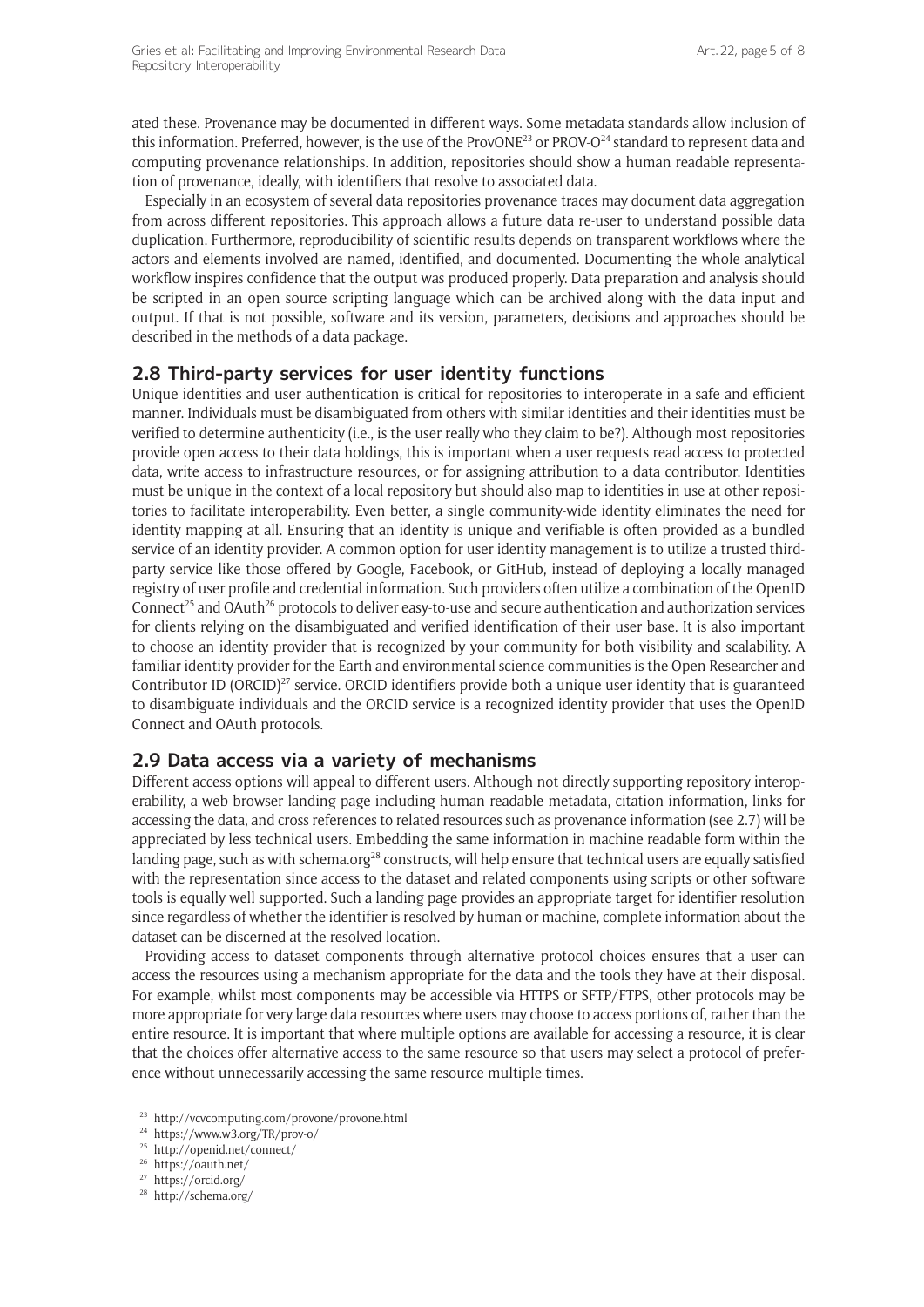It is also important that the landing page reflects the current state of mechanisms available for accessing dataset components. If new services are added, or changes are made, then these should be clearly communicated through the landing pages and via other distribution mechanisms such as a user forum, a subscription-based alert service or other mechanism. Replacement services should be backwards compatible for at least a reasonable period of time to ensure resource access is not inadvertently disrupted. Web services APIs<sup>29</sup> should provide options for subsetting by common spatio-temporal and thematic factors (e.g. date range, latitude longitude bounding box, sampling event, platform, etc.) and advertise availability of such options. As much as possible, responses from queries should not be limited, or in the alternative, a simple means of retrieving remaining pages of data from the original query should be advertised and supported.

# **2.10 Facilitating communities of practice and standards for research data**

Repositories contain thousands of datasets, many of them suitable for reuse in synthesis projects, metaanalyses or to contextualize new studies. Synthesis and integration would be much easier, however, if similar data were presented similarly. However, "similar" can have a variety of meanings. For example, that datasets a) can be found together because they use the same key terms in catalogs; b) use standardized variable descriptions to minimize heterogeneity and provide explicit context; c) have similar table layout and content; or that d) data that are likely to be used together (e.g., repeated surveys, time series) are aggregated, linked or otherwise packaged together. Some research communities have coalesced around certain practices. In the environmental sciences, this is particularly true when collections are mission-oriented or instruments are involved, as the formats and processing scenarios are often determined by the manufacturers. However, for observational research data (e.g., organism abundance, or concentrations of chemical constituents), datasets tend to be designed ad hoc and specific to the study.

Two processes improve data reusability and repository interoperability: peer review of data papers and professional data curation. Repositories should collaborate to identify performance standards that already exist among their submitters, plus additional community practices that could become standardized, and build coalescence around these. Registries of recommendations for classes of data where specific domain knowledge is required (e.g. "stable isotope ratios" or "populations and organism abundance") would have the added benefit of creating a curriculum area of expertise for data curators, emphasizing their relevance.

#### **Conclusions**

In the current landscape of small Earth and environmental data repositories tension exists between providing community specific services and implementing interoperability to serve the larger needs of open and accessible data. As FAIR data services mature implementing the technical suggestions will hasten repository interoperability, while data interoperability will mostly rely on implementing the social recommendations. The latter will also require further developments in semantic as well as structural interoperability automation.

#### **Acknowledgements**

A workshop was held at the National Center for Ecological Analysis and Synthesis (NCEAS), we are grateful for the use of their facilities. We would like to thank the following workshop participants for their contributions to the initial draft of this manuscript, R. Arko, M. Jones, K. Lehnert, M. Leon, M. Schildhauer, A. Shepherd, R. Simons, and B. Vandenberg. A big thank you goes to the reviewers of this manuscript for their scrutiny and extensive suggestions for improvements.

#### **Funding Information**

This work was supported by the National Science Foundation grant DBI-EAGER 1500306.

#### **Competing Interests**

All authors and workshop participants are representatives of community data repositories in the domain of Earth and environmental sciences. United by their work in data curation they have backgrounds in computer science, information science or domain science. The represented repositories, although maintained in the US hold data from a wide variety of subdomains, research themes within subdomains, geographic regions, and funding sources.

<sup>29</sup> [https://en.wikipedia.org/wiki/Application\\_programming\\_interface](https://en.wikipedia.org/wiki/Application_programming_interface)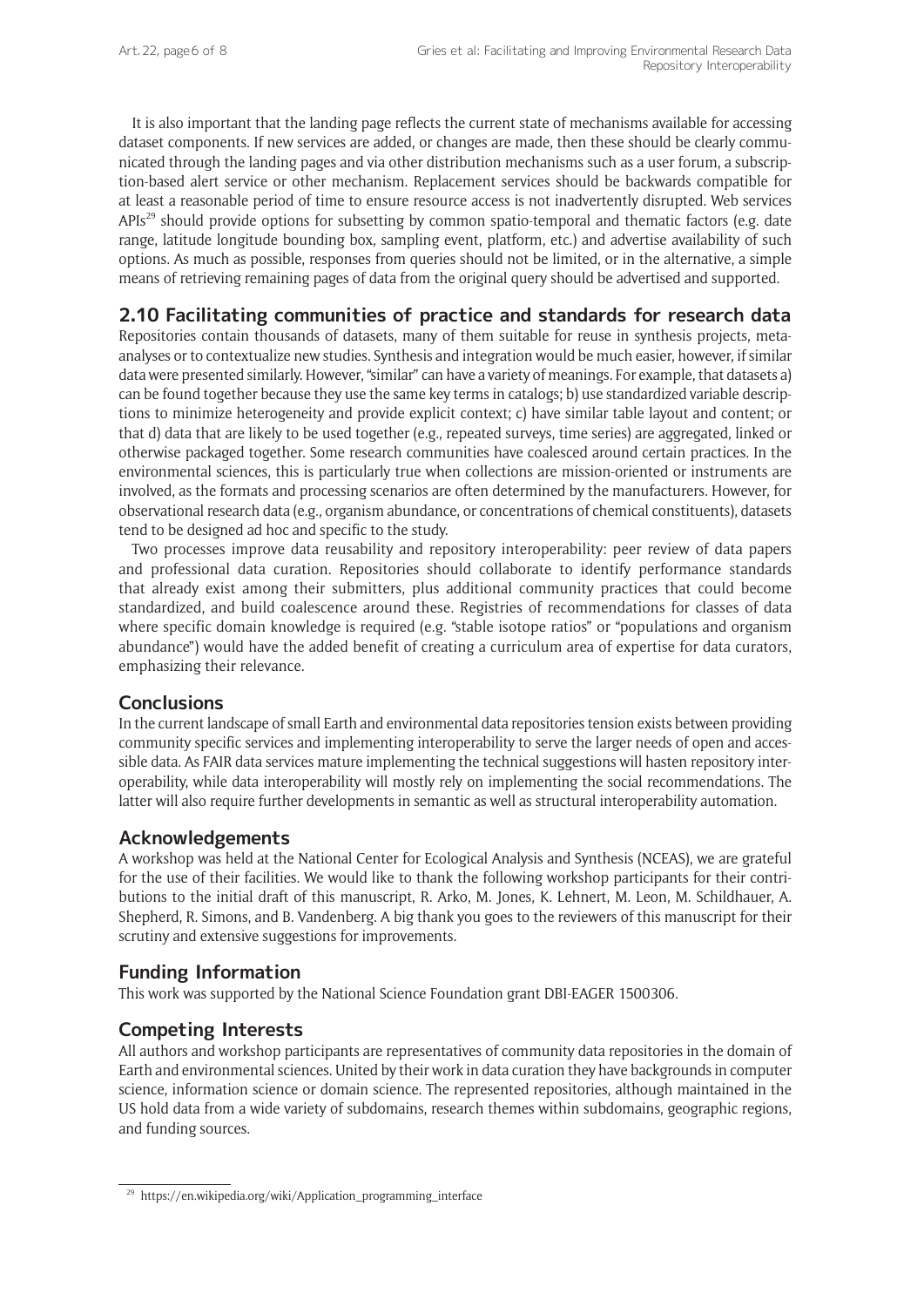## **Author Information**

This manuscript was conceived during a workshop titled "Cross-institutional repository collaborations". The authors participated in the workshop and were all involved in developing this manuscript. Gries did the initial editing of the workshop material, final editing of the manuscript and editing in response to reviewer comments. Servilla substantially edited the introduction while contributing to chapters 2.2, 2.8. All other authors' contributions are listed by chapter numbers: Budden 2.1, 2.5, 2.9, 2.10; Laney, O'Brien 2.1, 2.3, 2.10; Sheldon 2.2; Vanderbilt 2.3; Vieglais 2.4, 2.5, 2.9.

#### **References**

- **Bechhofer, S,** et al. 2010. Research Objects: Towards Exchange and Reuse of Digital Knowledge. *Nature Precedings*. Nature Publishing Group. DOI: <https://doi.org/10.1038/npre.2010.4626.1>
- **Bizer, C, Heath, T** and **Berners-Lee, T.** 2009. Linked Data The Story So Far. *International Journal on Semantic Web and Information Systems (IJSWIS)*, 5(3): 1–22. DOI:<https://doi.org/10.4018/jswis.2009081901>
- **Blumenfeld, J.** no date. *The Global Change Master Directory: Data, Services, and Tools Serving the International Science Community*. Available at: <https://earthdata.nasa.gov/gcmd-retrospective-and-future> (Accessed: 11 May 2018).
- **Duerr, RE,** et al. 2011. On the utility of identification schemes for digital earth science data: An assessment and recommendations. *Earth Science Informatics*, 4(3): 139–160. Springer-Verlag. DOI: [https://doi.](https://doi.org/10.1007/s12145-011-0083-6) [org/10.1007/s12145-011-0083-6](https://doi.org/10.1007/s12145-011-0083-6)
- **Force11.** no date. *Joint Declaration of Data Citation Principles*. DOI:<https://doi.org/10.25490/a97f-egyk>
- **Goodman, A,** et al. 2014. Ten Simple Rules for the Care and Feeding of Scientific Data. Bourne, PE (ed.), *PLoS Computational Biology*, 10(4): e1003542. Public Library of Science. DOI: [https://doi.org/10.1371/](https://doi.org/10.1371/journal.pcbi.1003542) [journal.pcbi.1003542](https://doi.org/10.1371/journal.pcbi.1003542)
- **Hart, EM,** et al. 2016. Ten Simple Rules for Digital Data Storage. Markel, S (ed.), *PLOS Computational Biology*, 12(10): e1005097. Public Library of Science. DOI: <https://doi.org/10.1371/journal.pcbi.1005097>
- **Husen, SE,** et al. 2017. Recommended versus Certified Repositories: Mind the Gap. *Data Science Journal*, 16: 42. Ubiquity Press. DOI:<https://doi.org/10.5334/dsj-2017-042>
- **McQuilton, P,** et al. 2016. BioSharing: Curated and crowd-sourced metadata standards, databases and data policies in the life sciences. *Database*, 2016: baw075. Oxford University Press. DOI: [https://doi.](https://doi.org/10.1093/database/baw075) [org/10.1093/database/baw075](https://doi.org/10.1093/database/baw075)
- **Members of the RDA Research Data Repository Interoperability and Group.** 2017. *Research Data Repository Interoperability Primer*. DOI:<https://doi.org/10.15497/RDA00020>
- **Michener, WK,** et al. 2012. Participatory design of DataONE—Enabling cyberinfrastructure for the biological and environmental sciences. *Ecological Informatics*, 11: 5–15. Elsevier B.V. DOI: [https://doi.](https://doi.org/10.1016/j.ecoinf.2011.08.007) [org/10.1016/j.ecoinf.2011.08.007](https://doi.org/10.1016/j.ecoinf.2011.08.007)
- **PLOS ONE Editors.** no date. *PLOS Criteria for Recommended Data Repositories|EveryONE: The PLOS ONE blog*. Available at: [http://blogs.plos.org/everyone/2018/03/01/criteria-for-recommended-data-reposi](http://blogs.plos.org/everyone/2018/03/01/criteria-for-recommended-data-repositories/)[tories/](http://blogs.plos.org/everyone/2018/03/01/criteria-for-recommended-data-repositories/) (Accessed: 11 May 2018).
- **Porter, J.** 2010. A Controlled Vocabulary for LTER Datasets. *LTER DataBits*. Spring. Available at: [http://data](http://databits.lternet.edu/issues/115)[bits.lternet.edu/issues/115](http://databits.lternet.edu/issues/115) (Accessed: 11 May 2018).
- **Raskin, RG** and **Pan, MJ.** 2005. Knowledge representation in the semantic web for Earth and environmental terminology (SWEET). *Computers & Geosciences*, 31(9): 1119–1125. Pergamon. DOI: [https://doi.](https://doi.org/10.1016/J.CAGEO.2004.12.004) [org/10.1016/J.CAGEO.2004.12.004](https://doi.org/10.1016/J.CAGEO.2004.12.004)
- **Schentz, H, Peterseil, J** and **Bertrand, N.** 2013. EnvThes interlinked thesaurus for long term ecological research, monitoring, and experiments. In: *EnviroInfo 2013: Environmental Informatics and Renewable Energies*, 824–832. Aachen: Shaker Verlag. Available at: [https://pdfs.semanticscholar.org/2606/44046e](https://pdfs.semanticscholar.org/2606/44046e0a0cb1583a002a56449e512183b913.pdf) [0a0cb1583a002a56449e512183b913.pdf](https://pdfs.semanticscholar.org/2606/44046e0a0cb1583a002a56449e512183b913.pdf) (Accessed: 11 May 2018).
- **Smith, B,** et al. 2007. The OBO Foundry: Coordinated evolution of ontologies to support biomedical data integration. *Nature Biotechnology*, 25(11): 1251–1255. Nature Publishing Group. DOI: [https://doi.](https://doi.org/10.1038/nbt1346) [org/10.1038/nbt1346](https://doi.org/10.1038/nbt1346)
- **The Consultative Committee for Space Data Systems (CCSDS).** 2012. Reference Model for an open Archival Information System (OAIS). *CCSDS 650.0-M-2*. Available at: [https://public.ccsds.org/pubs/650x0m2.](https://public.ccsds.org/pubs/650x0m2.pdf) [pdf](https://public.ccsds.org/pubs/650x0m2.pdf) (Accessed: 19 March 2018).
- **Waide, RB, Brunt, JW** and **Servilla, MS.** 2017. Demystifying the Landscape of Ecological Data Repositories in the United States. *BioScience*, 67(12): 1044–1051. Oxford University Press. DOI: [https://doi.](https://doi.org/10.1093/biosci/bix117) [org/10.1093/biosci/bix117](https://doi.org/10.1093/biosci/bix117)